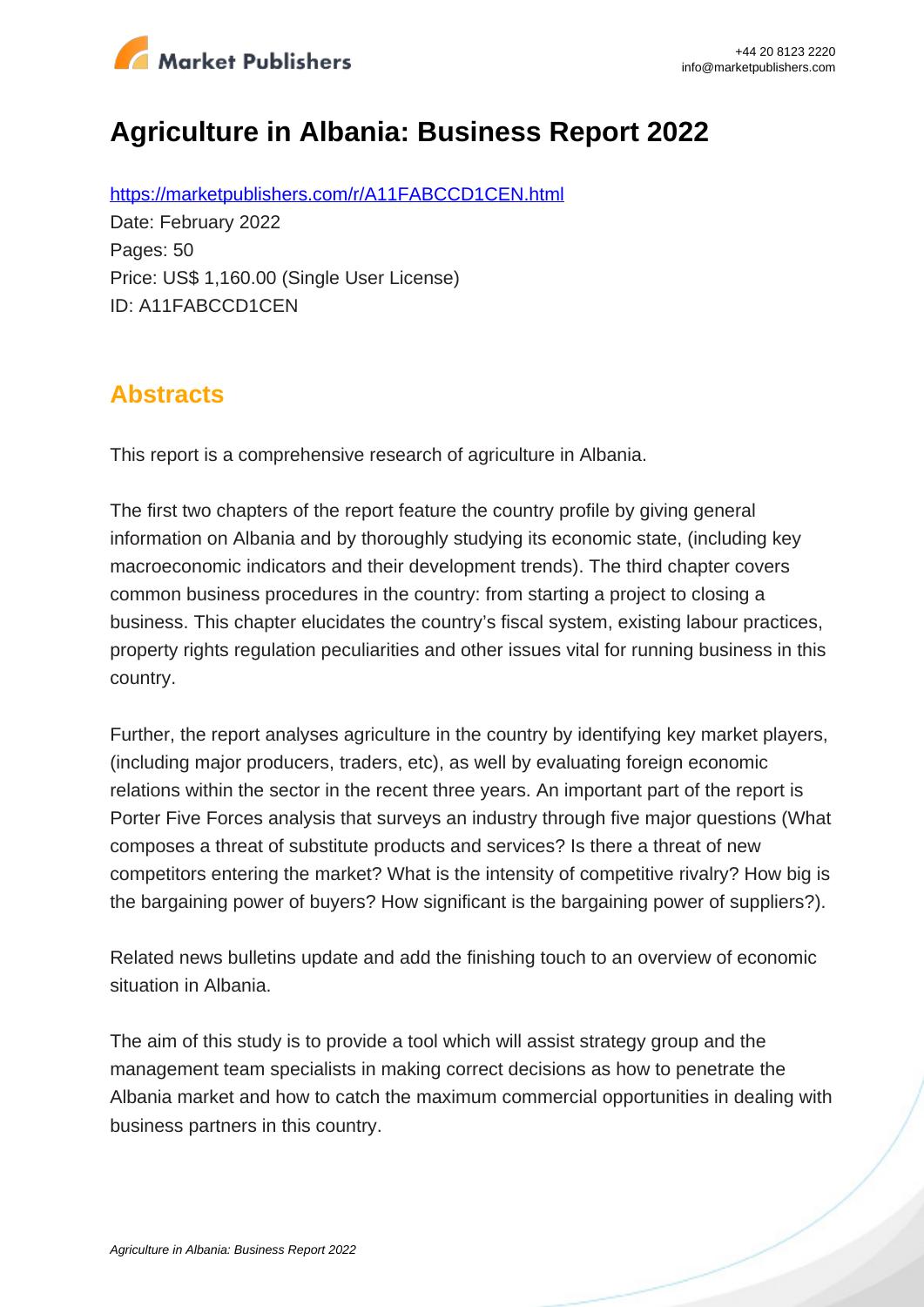

## **Contents**

## **1. ALBANIA: COUNTRY PROFILE**

- 1.1. Geographical position
- 1.2. Historical background
- 1.3. Demography
- 1.4. Administrative divisions
- 1.5. Political situation
- 1.6. Economic situation
- 1.7. Foreign relations

1.8. Social environment and culture. Cultural differences and their impact on business negotiations

#### **2. ALBANIA: FINANCIAL AND ECONOMIC PROFILE**

- 2.1. Country's Gross Domestic Product (GDP): historical trends and projection
- 2.2. Industrial production outlook
- 2.3. Albania foreign trade
- 2.4. Current investment climate
- 2.5. Labor market overview. Current employment state
- 2.6. Ratings by major rating agencies

#### **3. PECULIARITIES OF DOING BUSINESS IN ALBANIA**

- 3.1. Procedures for starting a business
- 3.2. Routine for building permits obtaining
- 3.3. Registration of ownership rights
- 3.4. Basic terms of providing business loans by banks
- 3.5. Measures for investments protection
- 3.6. Tax system
- 3.7. Foreign trade transactions
- 3.8. Debt collection
- 3.9. Business liquidation

### **4. ALBANIA AGRICULTURE OVERVIEW**

### **5. ALBANIA AGRICULTURE PORTER FIVE FORCES ANALYSIS**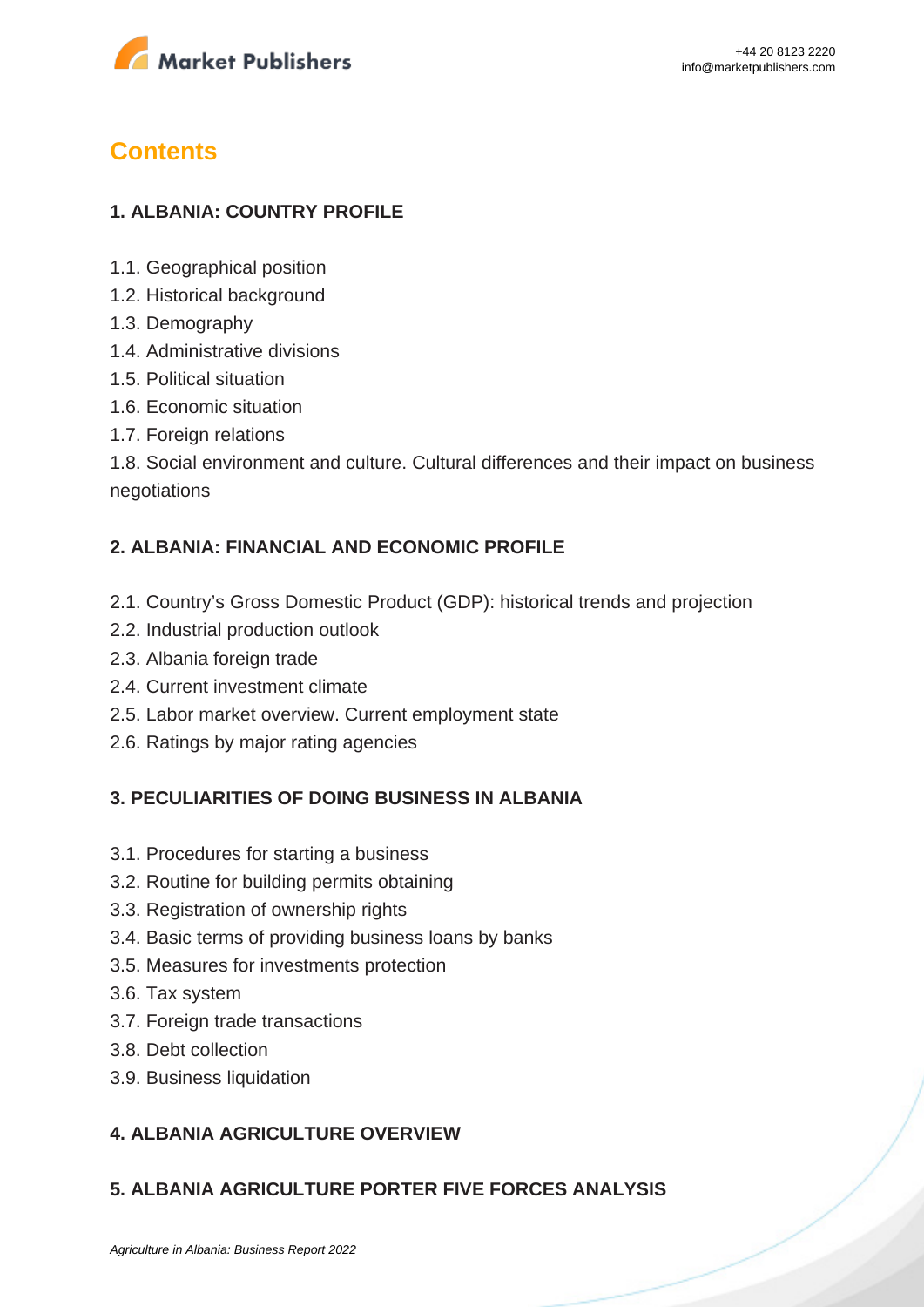

#### **6. ALBANIA ECONOMY NEWS AND ANALYSIS DIGEST**

\*Please note that Agriculture in Albania: Business Report 2022 is a half ready publication.

 It only requires updating with the help of new data that are constantly retrieved from Publisher's databases and other sources. This updating process takes 3-5 business days after order is placed. Thus, our clients always obtain a revised and updated version of each report. Please also note that we do not charge for such an updating procedure. Business Analytic Center (BAC) has information for more than 25,000 different products available but it is impossible to have all reports updated immediately. That is why it takes 3-5 days to update a report after an order is received.